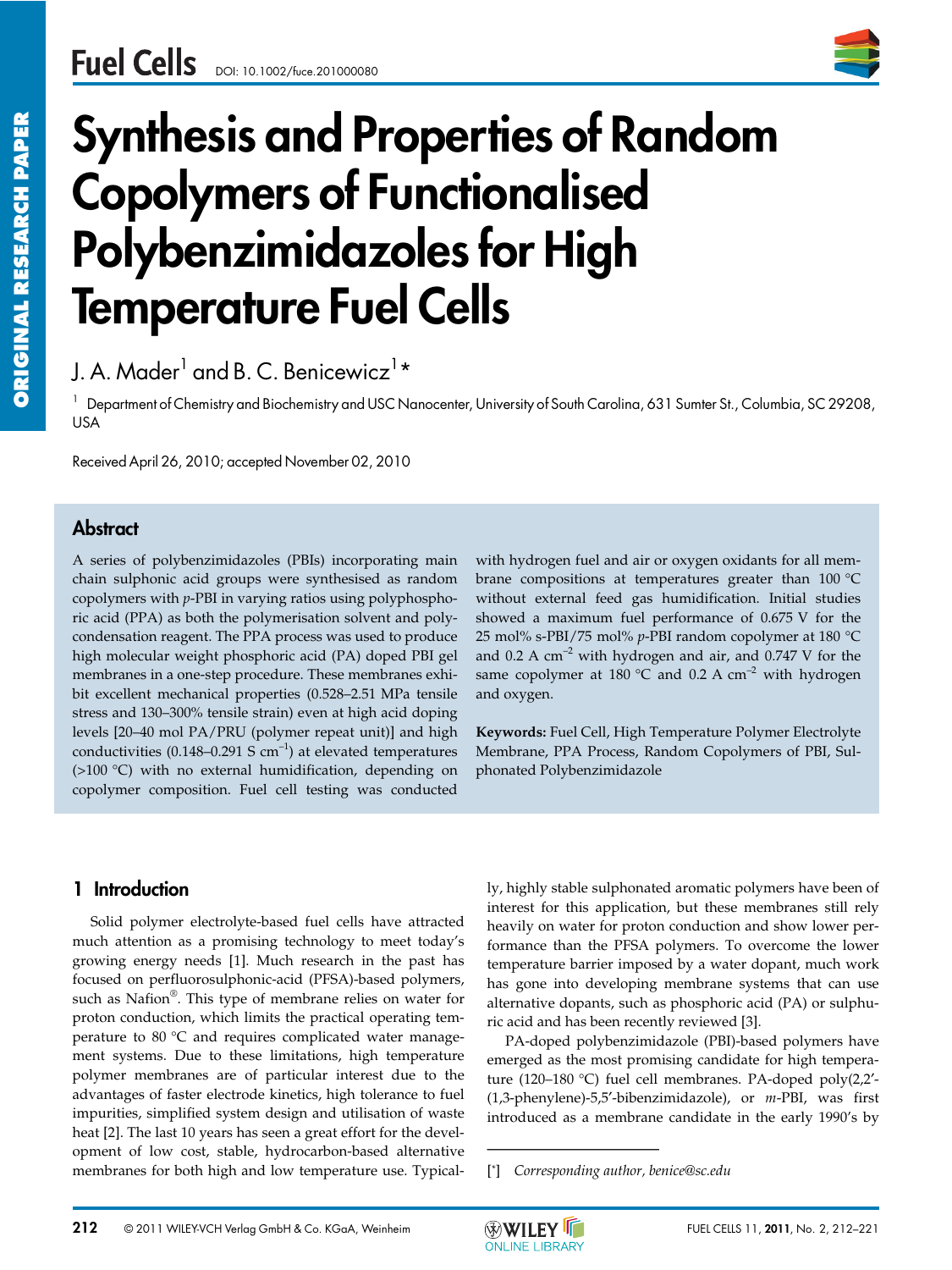Wainright et al. [4]. These polymers show high ionic conductivities at elevated temperatures, low gas permeability, excellent thermochemical stability and nearly zero water drag coefficient [4–6]. Research has typically focused on the *m*-PBI or AB-PBI structures due to commercial availability of polymers and monomers and ease of film casting from organic solvents. After casting from organic solvents, a film can be placed into an acid bath to become doped with PA. A wide variety of doping levels (3–16 mol PA/PRU) and conductivities ( $10^{-5}$ –0.13 S cm<sup>-1</sup>) have been reported in recent years [4, 7–10], and tend to be dependent on both casting solvent and doping process. Typically, the membrane mechanical properties become weaker with increased doping levels, limiting practical operating values to 6–10 moles PA per mole PRU (mol PA/PRU).

In order to improve properties such as mechanical strength, doping levels, conductivity and stability, blends or copolymers of *m*-PBI with various sulphonated hydrocarbonbased polymers such as sulphonated polysulphone, sulphonated poly(ether ether ketone), sulphonated polystyrene and sulphonated poly(phenylquinoxalines) have been synthesised and characterised [11–26], but little fuel cell performance data has been published to date. Additionally, much of the characterisation of these polymers has been performed for low temperature water-based applications, and not high temperature PA-based systems.

A new method has been developed recently to produce highly doped PBI films via a one-step synthesis [27–32]. The polyphosphoric acid process (PPA process) can be used to synthesise a wide variety of PBI chemistries and removes the time intensive, multi-step process needed to produce conventional PA-doped PBI films. A number of homopolymers and copolymers have been investigated using the PPA process, including *m*-PBI, AB-PBI, *p*-PBI [32], pyridine-based PBIs [28], dihydroxy-PBI [29] and fluorinated PBIs [30, 31].

Many types of copolymers are attainable via step-growth polymerisation. It has been well documented in the literature that polymer architecture affects polymer properties. The work in this paper focuses combining the chemistries of low temperature membranes (sulphonated hydrocarbons) with the high temperature, acid-based properties of PBI membranes. Based on the promise of the recently developed s-PBI homopolymer [33], the synthesis and characterisation of random copolymers of s-PBI and *p*-PBI (Scheme 1) is of great interest. The *p*-PBI polymer was chosen due to its excellent mechanical properties, high acid doping levels and stability in a high temperature acidic environment. Random copolymers were developed and characterised in terms of their chemical structure, polymer and membrane properties and high temperature (120–180 °C) acid-based fuel cell performance.

## 2 Experimental

## 2.1 Materials

The monosodium salt of 2-sulphoterephthalic acid (s-TPA, 98%) was purchased from TCI America and dried in a vacuum oven overnight at 120 °C before use. Terephthalic acid (TPA, 99+%) was purchased from Amoco and used as supplied, while 3,3′,4,4′-tetraaminobiphenyl (TAB, polymerisation grade) was donated by Celanese Ventures, GmbH and used as received. PPA (115%) was used as supplied from Aldrich Chemical Co. or FMC Corporation. PA (85%) was used as supplied from Fisher Scientific.

## 2.2 Synthesis of Random Copolymers

The s-PBI/*p*-PBI random copolymers were synthesised using the following general procedure and are depicted in Scheme 1: TAB (2.889 g, 13.48 mmol), TPA (1.120 g, 6.74 mmol) and 2-sulfoterephthalic acid, monosodium salt  $(s-TPA, 1.808 g, 6.74 mmol)$  were added to a 100 mL three neck resin reaction flask in a nitrogen atmosphere glovebox, followed by the addition of  $100-120$  g of PPA  $(3-3.6 \text{ wt.} -\%)$ polymer solids). The mixture was stirred by an overhead mechanical stirrer under a slow nitrogen purge. The reaction temperature was controlled by a programmable temperature controller with ramp (increasing to a specified temperature over a specified time period) and soak (maintaining the specified temperature for the specified time) capabilities and the profile is described below.

Temperature profile:

- $\bullet$  120 °C ramp: 2 h, soak: 2 h.
- 140 °C ramp: 2 h, soak: 3.5 h.
- $\bullet$  170 °C ramp: 1 h, soak: 3 h.
- 195 C ramp: 1 h, soak: 10–13 h.

The final reaction conditions were changed slightly to optimise the polymerisation temperatures and conditions for both s-PBI and *p*-PBI type polymers, depending on copolymer ratios. The TPA/s-TPA ratios were changed as necessary to make copolymers with varying s-PBI compositions (*x* = 25,



Scheme 1 Synthesis of s-PBI/p-PBI random copolymers via the PPA process.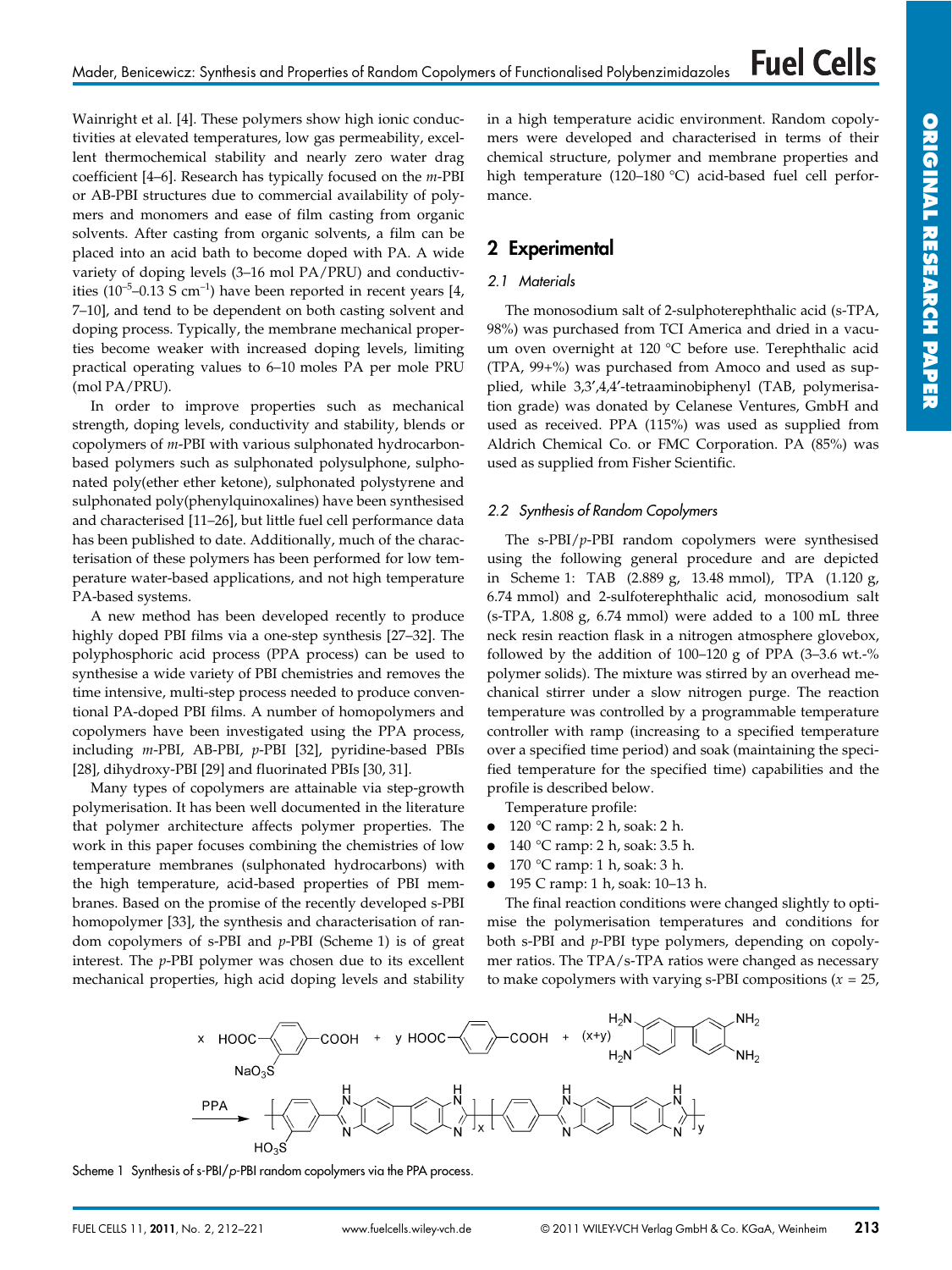50 or 75 mol%). As the reaction proceeded, the mixture became brown or green and increased in viscosity. A small amount of the reaction mixture was isolated in water, pulverised, neutralised with concentrated ammonium hydroxide, washed with distilled water to neutrality and dried under vacuum for 24 h at 120  $\degree$ C to obtain a dry copolymer sample for characterisation.

#### 2.3 Film Formation

After polymerisation, the reaction temperature was raised to 220 °C to lower solution viscosity for casting. Random copolymer films were prepared by direct casting of the hot polymerisation solution onto clean glass plates using a Gardner doctor blade at thicknesses of 5-15 mils (127-381  $\mu$ m). The final solution viscosity and solids content was adjusted using 85% PA during the 220 °C portion of the polymerisation, if necessary. The final casting solids concentration was 3.0 wt.-% for the 25/75 and 50/50 s/*p*-PBI random copolymers and 3.6 wt.-% for the 75/25 s/*p*-PBI random copolymer. After casting, the films were placed in a controlled humidity chamber (55  $\pm$  5%) for 24 h to hydrolyse PPA to PA, inducing a sol–gel transition to produce a PA-doped gel membrane.

#### 2.4 Characterisation Techniques

To measure the inherent viscosity (IV), the neutral, dried polymer isolated from water was dissolved in concentrated sulphuric acid (96%) at a concentration of 0.2 dL  $g^{-1}$ . The IV was measured in a Canon Ubbelhode viscometer at 30 °C. PA content was determined by titrating a membrane sample with standard 0.1 N sodium hydroxide solution with a Metrohm® 716 DMS Titrino titrator. The samples were washed with water and dried under vacuum at 120 °C overnight to obtain the dry polymer weight for calculation of the PA doping level. The doping level, *X*, reported as moles of PA per mole of PRU (mol PA/PRU), was calculated from Eq. (1):

PA doping level 
$$
X = \frac{V_{\text{NaOH}} \cdot C_{\text{NaOH}}}{W_{\text{dry}}/M_{\text{w}}}
$$
 (1)

where  $V_{\text{NaOH}}$  and  $C_{\text{NaOH}}$  are the volume and normal concentration of the sodium hydroxide titer,  $W_{\text{dry}}$  the dry polymer sample weight and  $M_w$  is the average molecular weight of the random copolymer based on molar ratios. The ionic conductivity of the membranes was measured using four-probe AC impedance spectroscopy with a Zahner IM6e spectrometer in the frequency range of 1 Hz to 100 KHz. A two-component model with a resistor in parallel with a capacitor was used to fit the experimental data of membrane resistance across the frequency range. The proton conductivity was calculated from room temperature to  $180 °C$  using Eq. (2):

$$
\sigma = \frac{D}{LWR} \tag{2}
$$

where *D* is the distance between the two current electrodes, *L* and *W* are the thickness and width, respectively, and *R* is the measured resistance value. The distance between the sensor and test electrodes was 2.0 cm. The membrane mechanical properties were measured in atmospheric conditions using an Instron Model 5846 system with a 100 N load cell. The crosshead speed was  $10$  mm min<sup>-1</sup> and samples were preloaded to 0.1 N. The dumb-bell shaped specimens were cut according to ASTM standard D683 (Type V specimens). Thermogravimetric analysis (TGA) of dried polymer samples was conducted using a TA Instruments Q5000 with nitrogen or air flow rates of 25 mL min<sup>-1</sup> and heating rate of 10  $^{\circ}$ C min<sup>-1</sup>. TGA was performed from room temperature to 700 °C. Attenuated total reflectance (ATR) Fourier transform infrared spectroscopy was performed using a Perkin-Elmer Spectrum 100 Fourier transform-infrared spectrometer with threereflection diamond/ZnSe crystal. Spectroscopy was performed on dried polymer powders in the range of 4,000– 650 cm $^{-1}$ .

Fuel cell performance of the random copolymers was measured using  $50 \text{ cm}^2$  single cells (active area:  $45.15 \text{ cm}^2$ ). The membrane electrode assembly (MEA) was prepared by hot pressing an electrode:membrane:electrode sandwich (4.45 MPa) for 30 s at 140 °C. Electrodes were received from BASF Fuel Cell, Inc. with 1 mg  $cm^{-2}$  Pt catalyst loading at the anode and 1 mg  $\text{cm}^{-2}$  Pt alloy (0.7 mg  $\text{cm}^{-2}$  Pt) at the cathode, and were used without additional manipulation (e.g. addition of PA to the electrode). Polarisation curves were obtained from 120 to 180 °C with non-humidified hydrogen fuels and air or oxygen oxidant at stoichiometries of 1.2 and 2.0, respectively, and ambient pressure.

## 3 Results and Discussion

## 3.1 Synthesis and Characterisation of s-PBI/p-PBI Random **Copolymers**

To form random copolymers of s-PBI and *p*-PBI, the s-TPA and TPA monomers were added in the desired ratios to the appropriate amount of TAB under a nitrogen atmosphere. PPA was then added to the monomers as the polymerisation solvent. High molecular weight polymers (IV's  $> 1.0$  dL g<sup>-1</sup>) were formed during the initial attempt and the synthetic parameters were used for further polymerisations. The final solids concentration of 3 wt.-% was chosen for the 25/75 and 50/50 s-PBI/*p*-PBI random copolymers due to the high *p*-PBI content. The typical final solids concentration for the *p*-PBI homopolymer is 2.5 wt.-% because high polymerisation solution viscosities resulted from higher solids content, leading to casting difficulties. The final solids concentration of the s-PBI homopolymer was generally 3.5–4 wt.-%, where the optimal balance of desired fuel cell membrane properties was achieved. For these reasons, the higher s-PBI content 75/25 s-PBI/*p*-PBI random copolymer was synthesised with a higher final solids concentration of 3.6 wt.-%. The random copolymer properties are reported in Table 1, and the acid loading,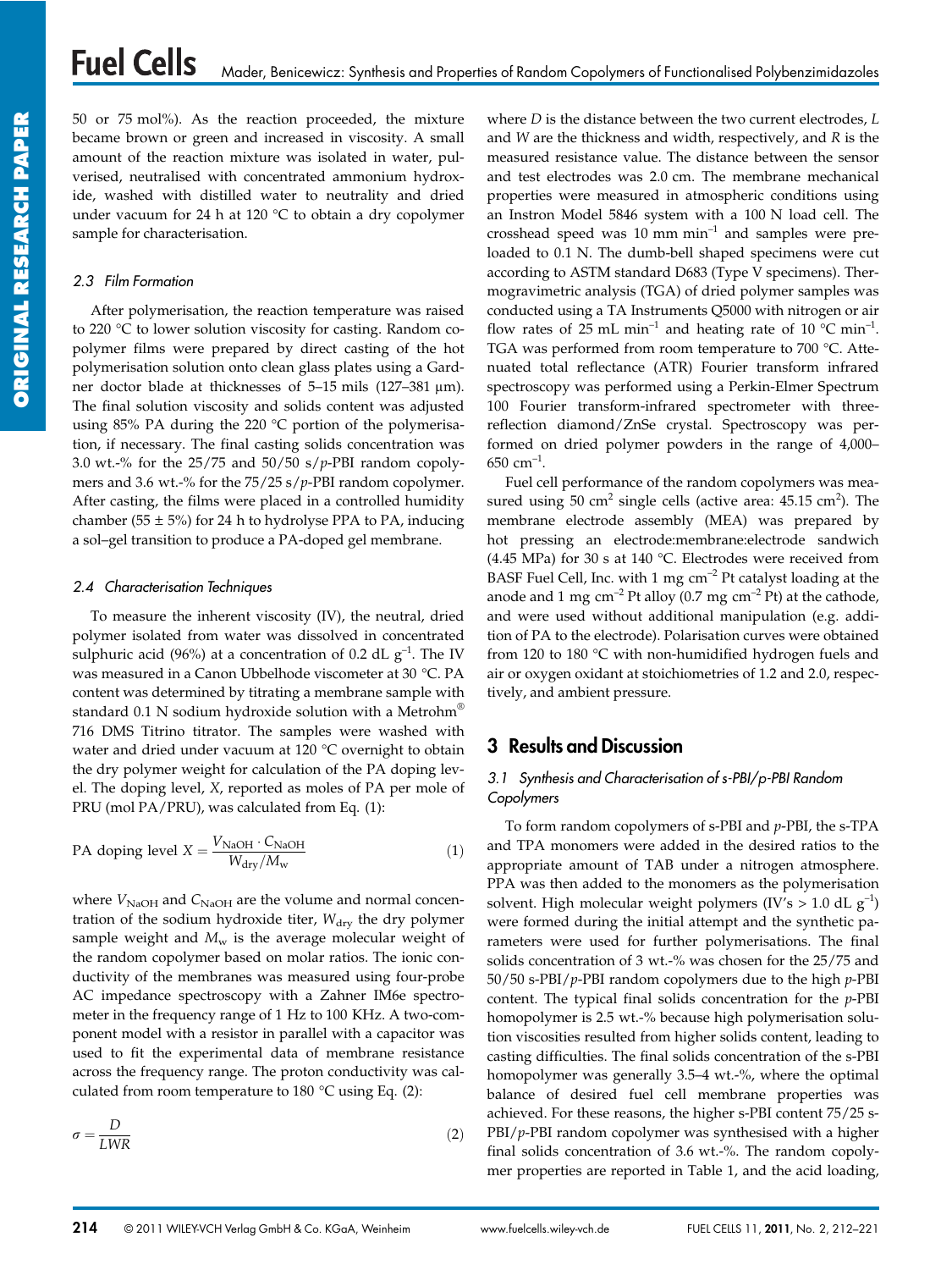Table 1 s-PBI/p-PBI random copolymer polymerisation and characterisation results for polymers and PA-doped membranes before fuel cell fabrication and testing.

| Sample<br>ID   | Membrane<br>type          | Solids<br>content <sup>(a)</sup> | $IV^{(b)}$ | PA <sup>(c)</sup> | Conductivity<br>/ S cm <sup>-1(d)</sup> | Thickness /<br>mil (µm) | $TS / MPa^{(e)}$ | Tensile<br>Strain $/$ % |
|----------------|---------------------------|----------------------------------|------------|-------------------|-----------------------------------------|-------------------------|------------------|-------------------------|
| 1a             | $75/25$ s-<br>$PBI/p-PBI$ | 3.60                             | 1.91       | 20.32 0.157       |                                         | 3.58(90.9)              | 0.834            | 136                     |
| 1 <sub>b</sub> | $75/25$ s-<br>$PBI/p-PBI$ | 3.60                             | 1.91       | 29.12 0.157       |                                         | 14.37 (365)             | 2.51             | 154                     |
| 2a             | $50/50$ s-<br>$PBI/p-PBI$ | 3.0                              | 2.24       | 33.07             | 0.148                                   | 5.25(133)               | 1.12             | 256                     |
| 2 <sub>b</sub> | $50/50$ s-<br>$PBI/p-PBI$ | 3.0                              | 2.24       | 28.49             | 0.148                                   | 2.86(72.6)              | 0.583            | 220                     |
| 3              | $25/75$ s-<br>$PBI/p-PBI$ | 2.90                             | 3.29       | 40.69             | 0.291                                   | 4.09(104)               | 0.876            | 285                     |
| $\overline{4}$ | $s-PBI$                   | 3.42                             | 1.86       | 39.95             | 0.194                                   | 15.28 (388)             | 1.56             | 160                     |

(a) Casting solids content: wt.-%.

(b) IV: Measured at 30 °C in concentrated sulphuric acid: dL  $g^{-1}$ .

(c) PA doping levels: mol PA/PRU.

(d) Conductivity measured at 180 °C.

(e) TS, tensile stress at break.

conductivity and mechanical properties are discussed in later sections.

The relationship between s-PBI content and IV is shown in Figure 1. There was a decrease in random copolymer IV with increased s-PBI content, and the values fall between those of the two homopolymers. The lowering of the IV with increasing s-PBI content is due to the lower initial IV's of the s-PBI homopolymer (typically ~1.2 dL  $g^{-1}$ ). All the polymerisations indicate the formation of high molecular weight polymer  $(IV > 1.0$  dL  $g^{-1}$ ), which allows for the formation of mechanically robust gel films. More detailed polymer molecular weight characterisation was precluded by the insolubility of the polymers in common organic solvents. The change in IV values is at least partially attributed to the changes in the Mark-Houwink coefficients used to relate polymer molecular weight and IV values, with changes in the chemical composition of the copolymers.



Fig. 1 IV trends with increasing s-PBI content in the random copolymer.

The characterisation of polymer structure and stability was performed using infrared spectroscopy and TGA. NMR and elemental analysis of these polymers was attempted, but the obtained data were not meaningful. PBIs prepared with *para*-oriented phenyl rings (rather than the typical *meta*-orientation) are extremely insoluble in typical organic solvents for these systems (e.g. dimethylacetamide), making NMR characterisation extremely difficult. Indeed, concentrated sulphuric acid was the only solvent found to dissolve these polymers at low concentrations, and the corresponding NMR spectra were unclear and interpretation was not possible. Historically, many papers have reported that the high thermal stability of wholly aromatic PBIs,

even at extremely high temperatures in air, makes it difficult to get accurate element analysis results. Triple pass ATR Fourier transform infrared spectroscopy was used to confirm the incorporation of the s-PBI into the copolymer structure. The spectra of *p*-PBI and the random copolymers are shown in Figure 2. The peak at  $800 \text{ cm}^{-1}$  corresponds to the symmetric S-O stretch, while the bands at  $1,022$  and  $1,070$  cm<sup>-1</sup> are due to the symmetric S-O stretches. The strong bands at 1,168 and 1,223  $cm^{-1}$  are due to asymmetric S-O stretching. The peak at  $1,629$  cm<sup>-1</sup> is indicative of the C-C/C-N stretches in the imidazole ring. The absence of a band in the 1,650–  $1,780$  cm<sup>-1</sup> region indicates complete closure of the imidazole ring. The SO peaks are in agreement with the literature for sulphonated PBIs [34–36], and are not present in the unfunctionalised *p*-PBI spectrum.

TGA was performed to determine the stability of the random copolymers at fuel cell operating temperatures (120– 180 °C), as seen in Figure 3a. The sulphonic acid group begins decomposition at ∼425 °C for all random copolymers, consistent with the s-PBI homopolymer produced via the PPA process and the literature for sulphonated hydrocarbon polymers [23, 35–43]. The *p*-PBI curve does not show a large weight loss at this temperature, confirming that the weight loss in this temperature range is due to the sulphonic acid moiety. Figure 3b shows a representative example of the 50/50 s-PBI/*p*-PBI polymer in both nitrogen and air. Significant decomposition is not seen until ∼425 °C, where the sulphonic acid group decomposes, as in nitrogen. The vast majority of polymer decomposition occurs above 500 °C in air, but total decomposition is not observed, even at 700 °C. The initial sulphonic acid group decomposition temperature is significantly above the desired fuel cell operating temperatures, and excellent polymer stability is observed up to 200 °C in both nitrogen and air. The small weight losses below this temperature for all polymers are attributed to absorbed water due to the hygroscopic nature of PBI-type polymers.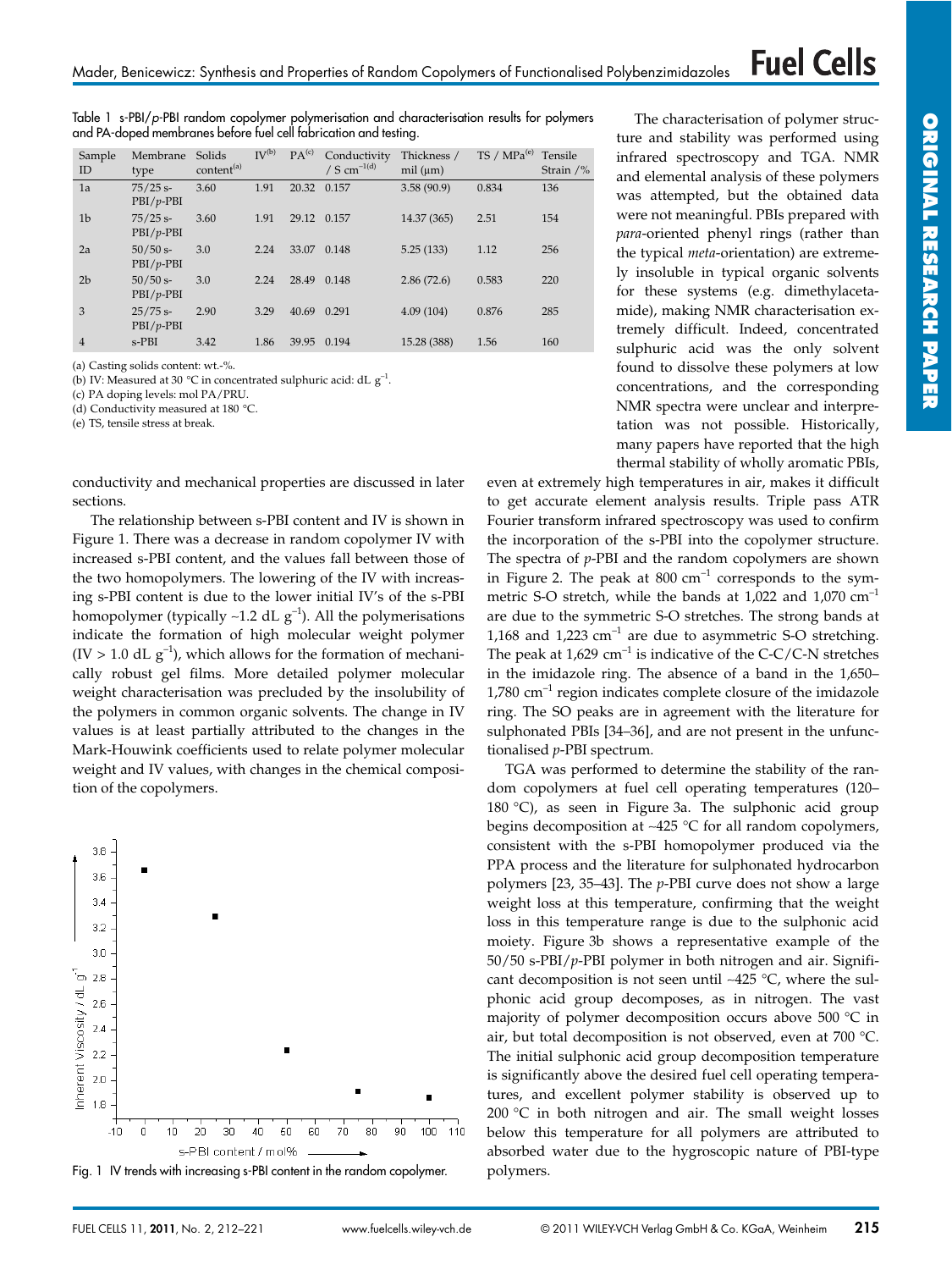

Fig. 2 ATR triple pass infrared spectra of (a) p-PBI; (b) 25/75 s-PBI/p-PBI random copolymer; (c) 50/50 s-PBI/p-PBI random copolymer; and (d) 75/25 s-PBI/p-PBI random copolymer.

The sample weight loss in the sulphonic acid group decomposition temperature range (425–525 °C) increases linearly with increasing s-PBI content in the copolymer (Figure 3a inset). Thus, the lowest weight loss was seen for the 25/75 s-PBI/*p*-PBI random copolymer (4.09 wt.-%), while the highest was seen for the 75/25 s/*p*-PBI random copolymer (12.5 wt.-%). The weight loss of just the sulphonic acid moiety was also investigated across the various compositions to see if the random copolymer structure and morphology affected the stability of the functional group. The overall sulphonic acid group loss remained consistent around ∼16–17 wt.-% of the total sulphonic acid group content, with a slightly higher loss for the 50/50 s-PBI/*p*-PBI random copolymer. The sulphonic acid group comprised 20.91 wt.-% of the s-PBI PRU, indicating the desulphonation step was not complete over this temperature range or resulted in a derivative structure that still retained sulphur content.

### 3.2 Film Formation

One of the largest barriers to commercialisation of the more robust *p*-PBI-based polymers has been its insolubility in typical organic solvents. By direct polymerisation of the desired monomers in PPA, followed by immediate film casting, this limitation has been overcome. Acid-doped films of both s-PBI and *p*-PBI homopolymers have been produced previously by the PPA process [29, 33]. Gel films of the random copolymers were successfully prepared via a one-pot synthesis and casting using the PPA process. The polymerisa-

tions produced high molecular weight (IV > 1.0 dL  $g^{-1}$ ) random copolymer membranes with controlled s-PBI/*p*-PBI ratios. If necessary, the final solution viscosity was adjusted using 85% PA. Typically, the higher the *p*-PBI content in the copolymer, the greater the viscosity and subsequent molecular weights. All compositions formed red–orange translucent gel films under appropriate polymerisation and hydrolysis conditions. Films were typically cast at 5–10 mils (127– 254 µm) using a Gardner doctor blade and placed in a humidity chamber at relative humidity (RH) of  $55 \pm 5\%$  for 24 h. Absorption of water by PBI and PPA allowed an *in situ* hydrolysis of PPA to PA which induced a sol–gel transition to yield highly acid-doped gel membranes. For all random copolymer compositions, the gel state remained stable at fuel cell operating temperatures (120–180 °C).

### 3.3 Membrane Properties

### *3.3.1 Membrane Doping Levels and Proton Conductivity*

The acid doping levels (mol PA/PRU) of the random copolymer films cast from PPA solutions were determined by titration with 0.1 N sodium hydroxide solution. The average molecular weight of the repeat unit was used for the PA loading calculations. The polymer characterisation results are reported in Table 1. For batches 1 and 2, the membrane thickness of two different random copolymer compositions was varied to determine if there were large differences in properties with membrane thickness. The two 75/25 s-PBI/*p*-PBI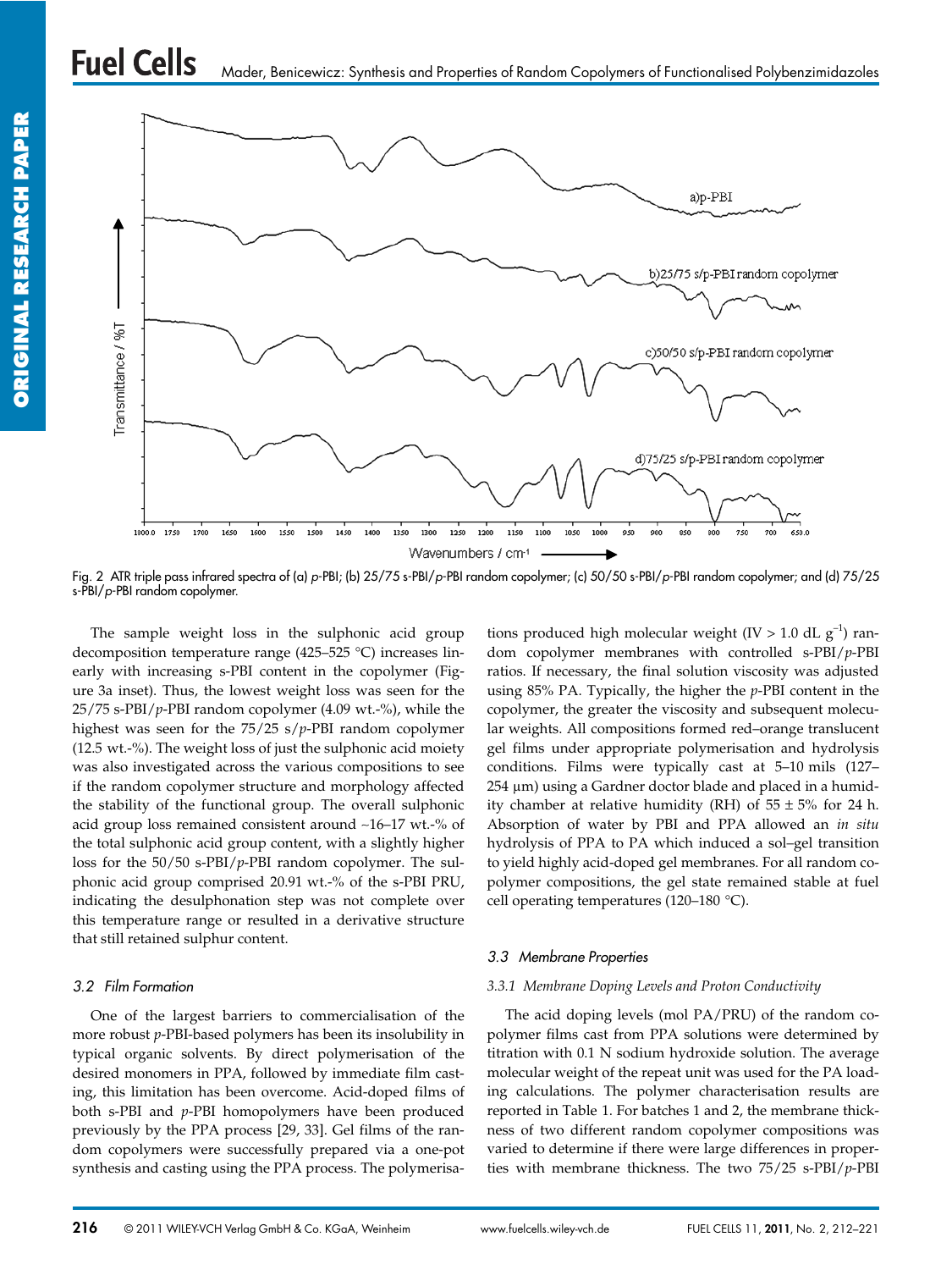

Fig. 3 TGA curves (a) in nitrogen of p-PBI homopolymer (circles), 25/75 s-PBI/p-PBI random copolymer (open squares), 50/50 s-PBI/p-PBI random copolymer (crosses), 75/25 s-PBI/p-PBI random copolymer (open circles) and s-PBI homopolymer (closed squares), Inset: Sample weight loss from 425 to 525 °C compared to s-PBI content in the random copolymer; and (b) representative comparison of the 50/50 s-PBI/p-PBI random copolymer in nitrogen (solid line) and air (dashed line)

random copolymers were cast from the same polymer solution, but with different gate thicknesses on the doctor blade and the property differences are discussed in the Section 3.3.2. The 50/50 s-PBI/*p*-PBI random copolymers were cast from the same batch of polymer solution at different gate thicknesses. The random copolymer membranes were doped with 20–40 mol PA/PRU, based on composition. The lowest loading (20.32 mol PA/PRU) was seen for the 75/25 s-PBI/*p*-PBI random copolymer, while the 50/50 s/*p*-PBI copolymer retained 33.07 mol PA/PRU. The 25/75 s/*p*-PBI random copolymer had a doping level of 40.69 mol PA/PRU. The PA content increased nearly linearly with decreasing s-PBI con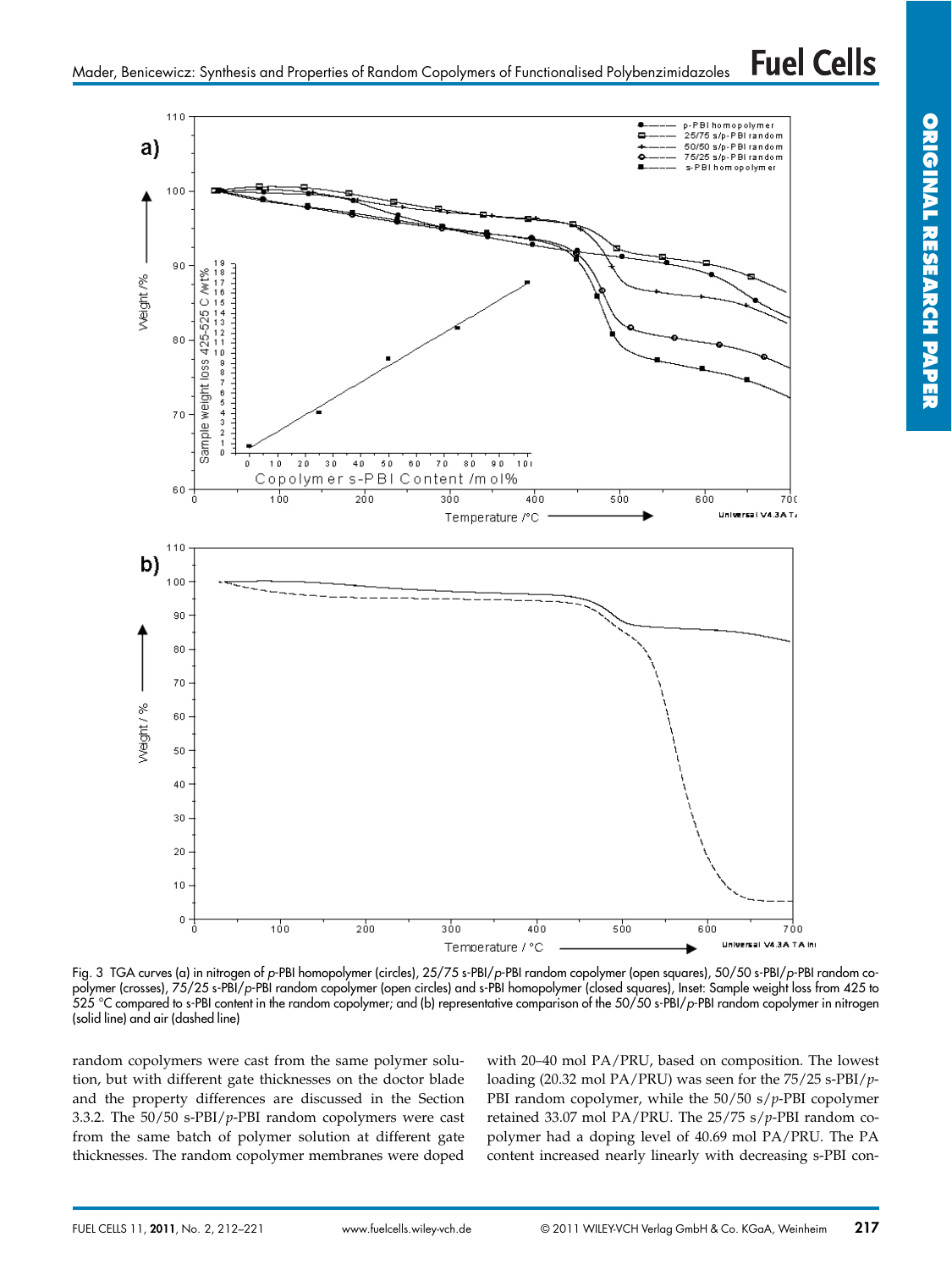tent, indicating a stronger interaction between PA and *p*-PBI than between PA and s-PBI. The doping levels found were similar to the s-PBI homopolymer (22– 55 mol PA/PRU), and are significantly higher than those values reported in the literature for conventionally prepared PBI and copolymer membranes.

All compositions of the random co-

polymers exhibited high proton conductivity at high temperatures and remained mechanically intact during measurement. The conductivity results are shown in Figure 4. The conductivities of the 75/25, 50/50 and 25/75 s-PBI/*p*-PBI at 180 °C are 0.157, 0.148 and 0.291 S cm–1, respectively. The higher value of the 25/75 s-PBI/*p*-PBI is likely due to the higher acid loading level and is slightly higher than the s-PBI homopolymer with a similar acid doping level (44 mol PA/ PRU, 0.254 S cm–1) and also the *p*-PBI homopolymer (62 mol PA/PRU,  $0.276$  S cm<sup>-1</sup>). The conductivities of the  $50/50$  and 75/25 s-PBI/*p*-PBI random copolymers are comparable to or higher than the s-PBI homopolymer at similar acid loading levels (28 mol PA/PRU,  $0.161$  S cm<sup>-1</sup>) and were significantly improved over values previously reported in the literature  $(10^{-6}$ – $10^{-1}$  S cm<sup>-1</sup> [8, 20, 23, 26, 34–39, 42–45] for sulphonated hydrocarbon-based polymers. As can be seen in Figure 4 and Table 1, the conductivity of the 25/75 s-PBI/*p*-PBI random copolymer is significantly higher than the other copolymer



Fig. 4 Conductivity vs. temperature for PPA process s-PBI (crosses and closed triangles), p-PBI (circles), 25/75 s-PBI/p-PBI random copolymer (closed squares), 50/50 s-PBI/p-PBI random copolymer (closed diamonds), 75/25 s-PBI/p-PBI random copolymer (x marks) and literature [15] s-PAEBI random copolymers with varying degrees of sulphonation (20, 40 and 60 mol%).

Table 2 Effect of fuel cell operating temperature and oxidant gas composition on s-PBI/p-PBI random copolymers with respect to voltage (V) at 0.2 A cm<sup>-2</sup>.

|                      | $50/50$ s-PBI/p-PBI random copolymer |                |                 | $25/75$ s-PBI/p-PBI random copolymer |                |                 |  |
|----------------------|--------------------------------------|----------------|-----------------|--------------------------------------|----------------|-----------------|--|
| Temp. $\sqrt{\ }$ °C | Air                                  | O <sub>2</sub> | $\Delta V$ / mV | Air                                  | O <sub>2</sub> | $\Delta V$ / mV |  |
| 180                  | 0.6296                               | 0.6997         | 70.1            | 0.6753                               | 0.7465         | 71.2            |  |
| 160                  | 0.5990                               | 0.7022         | 103.2           | 0.6633                               | 0.7358         | 72.5            |  |
| 140                  | 0.5929                               | 0.6909         | 98.0            | 0.6449                               | 0.7218         | 76.9            |  |
| 120                  | 0.5753                               |                |                 | 0.6202                               | 0.7065         | 86.3            |  |

compositions. It is known that gel morphologies allow the incorporation of high volumes of liquid and that random copolymer morphologies may have improved properties over either homopolymer. In this case, the morphology of the polymers produced via the PPA process retains large amounts of PA. Because the conductivity of the random copolymers increased with higher doping levels, we must preliminarily conclude that the random copolymer morphology contributed to the increased conductivity. A total of three polymerisation and film casting runs yielded the same trend in conductivity, with the 25/75 s-PBI/*p*-PBI conductivity being markedly higher than the other compositions.

Jeong et al. [14] developed a PA-doped sulphonated poly( aryl ether benzimidazole) (s-PAEBI) random copolymer system with controlled degree of sulphonation. The doping levels were dependent on PA bath concentration and degree of sulphonation in the polymer and were between 2.5 and 5% for membranes with 20–60% sulphonation. Non-humidified conductivities of membranes doped in 10 M PA were temperature and composition dependent and ranged from  $~\sim$ 3.5 × 10<sup>-2</sup> to ~5.6 × 10<sup>-2</sup>S cm<sup>-1</sup> (90–130 °C, 20–60% sulphonation), and are also shown in Figure 4. In comparison to these values, the s-PBI/*p*-PBI random copolymers developed in this work had significantly higher conductivities by five to ten times, and at least four times the acid loading levels.

### *3.3.2 Mechanical Properties*

The mechanical properties of the random copolymers were investigated to determine composition and thickness effects. It was found that the incorporation of *p*-PBI into the random copolymer improved the mechanical properties over the s-PBI homopolymer (avg: 0.804 MPa tensile stress at break, 69.64% tensile strain at break). The 75/25 s-PBI/*p*-PBI random copolymer was tested for mechanical properties at two different thicknesses. It was found that a  $3.58$  mil (90.9  $\mu$ m) thick membrane exhibited a tensile stress at break of 0.834 MPa and tensile strain of 136%. The same copolymer composition with a 14.4 mil (365  $\mu$ m) thickness showed properties of 2.508 MPa and 154% for tensile stress and strain, respectively, and these properties were improved over the *p*-PBI homopolymer. Thin films are more susceptible to defects, and this effect is likely exacerbated by the low polymer solids in the gel films, especially considering these are hand-cast films.

The 50/50 s-PBI/p-PBI random copolymer also showed thickness dependent properties. A 2.86 mil (72.7  $\mu$ m) thick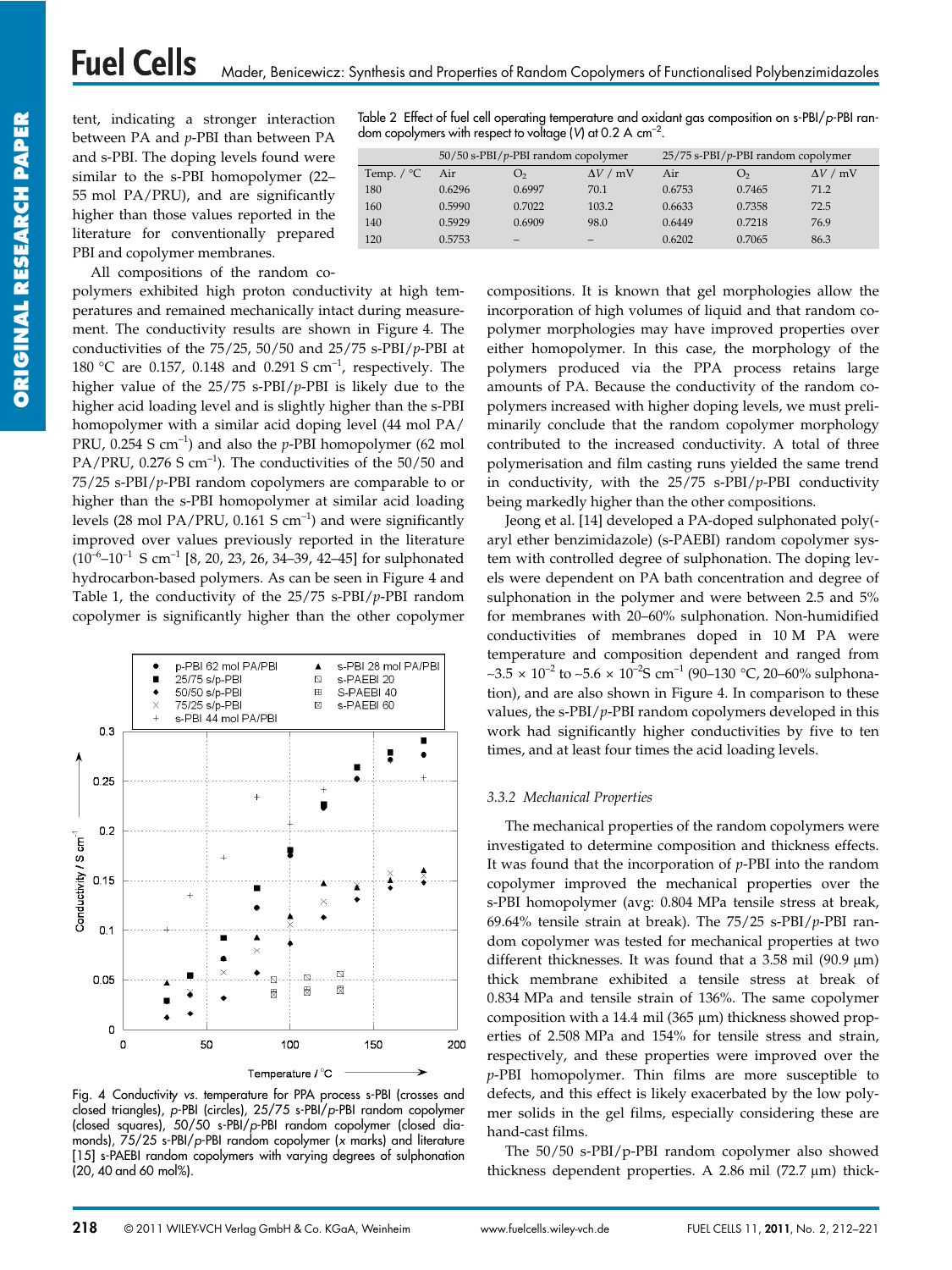ness membrane showed a tensile stress and strain at break of 0.583 MPa and 220%, respectively, while a 5.25 mil (133  $\mu$ m) thickness membrane exhibited 1.124 MPa and 256% tensile stress and strain, respectively. Two sets of the 25/75 s-PBI/*p*-PBI random copolymer with different IV's were tested. The membrane with an IV of 2.32 dL  $g^{-1}$  and thickness of 3.68 mil (93.5  $\mu$ m) showed tensile stress of 0.714 MPa and tensile strain of 321%, while the membrane with an IV of 3.29 dL  $g^{-1}$ and thickness of  $4.09$  mil (104  $\mu$ m) showed tensile stress and strain of 0.876 MPa and 285%, respectively. The higher MW of the second sample is likely the reason for the increase in tensile stress. The tensile stress and modulus increased with membrane thickness (within the same composition). The tensile stress remained approximately the same across the different compositions of membrane with the same thicknesses. The tensile strain of the 25/75 and 50/50 s-PBI/*p*-PBI random copolymers was improved over the s-PBI and *p*-PBI homopolymers at all thickness tested. The 75/25 s-PBI/*p*-PBI random copolymer had lower tensile strain at break than the homopolymers, but exhibited higher modulus and tensile stress at break. The homopolymers had higher tensile stress and strain at break than the 50/50 and 25/75 s-PBI/*p*-PBI random copolymers. In general, tensile strain increased with decreasing sulphonated composition and greater thickness. This was expected based on the random copolymer morphology, where final polymer properties are typically an average of the two-homopolymer systems. All membranes were able to undergo MEA fabrication and fuel cell testing, even for lower thicknesses, indicating the mechanical stability of the random copolymers.

### 3.4 Fuel Cell Performance

Figure 5 shows the detailed fuel cell performance for the s-PBI/*p*-PBI random copolymers with hydrogen and different oxidants. The highest performance was observed for the 25/75 s-PBI/*p*-PBI random copolymer. The 50/50 s-PBI/ *p*-PBI had the next highest performance (except at 160 °C), followed by the 75/25 s-PBI/*p*-PBI polymer. The addition of even a small amount of *p*-PBI (25 mol%) into the random copolymer improved performance, and as the amount of *p*-PBI in the copolymer increased, so did the fuel cell performance, as seen in Figure 6. The 25/75 s-PBI/*p*-PBI random copolymer (41 mol PA/PRU) had improved performance over the PPA process s-PBI membrane with low acid loading level (30 mol PA/PRU). Additionally, the 25/75 s-PBI/*p*-PBI random copolymer displayed comparable or better performance than the PPA process s-PBI membrane with high acid loading (52 mol PA/PRU), even though the acid loading of the random copolymer was lower (41 mol PA/PRU), suggesting the copolymer structure/morphology contributed to the improvements. The 50/50 and 75/25 s-PBI/*p*-PBI random copolymers showed lower performance than both s-PBI membranes at all temperatures, likely due to the similar or lower acid loading levels and lower conductivities in comparison to the homopolymer. All random copolymers showed lower



Fig. 5 Fuel cell performance of (a) 75/25 s-PBI/p-PBI random copolymer with hydrogen and air: polarisation curves (filled symbols) and power density curves (open symbols); (b) 50/50 s-PBI/p-PBI random copolymer polarisation curves and power density curves with hydrogen and air (open symbols) or oxygen (filled symbols); and (c) 25/75 s-PBI/p-PBI random copolymer polarisation curves and power density curves with hydrogen and air (open symbols) or oxygen (filled symbols). Squares: 180 °C, diamonds: 160 °C, triangles: 140 °C and upside down triangles: 120 °C.

performance than the *p*-PBI homopolymer (IV = 3.42 dL  $g^{-1}$ , 32.28 mol PA/PRU,  $0.344$  S cm<sup>-1</sup>) tested under the same fuel cell conditions, likely due to the lower conductivity of the random copolymers.

Performance increased greatly for all membrane compositions tested with oxygen as the oxidant gas compared to air.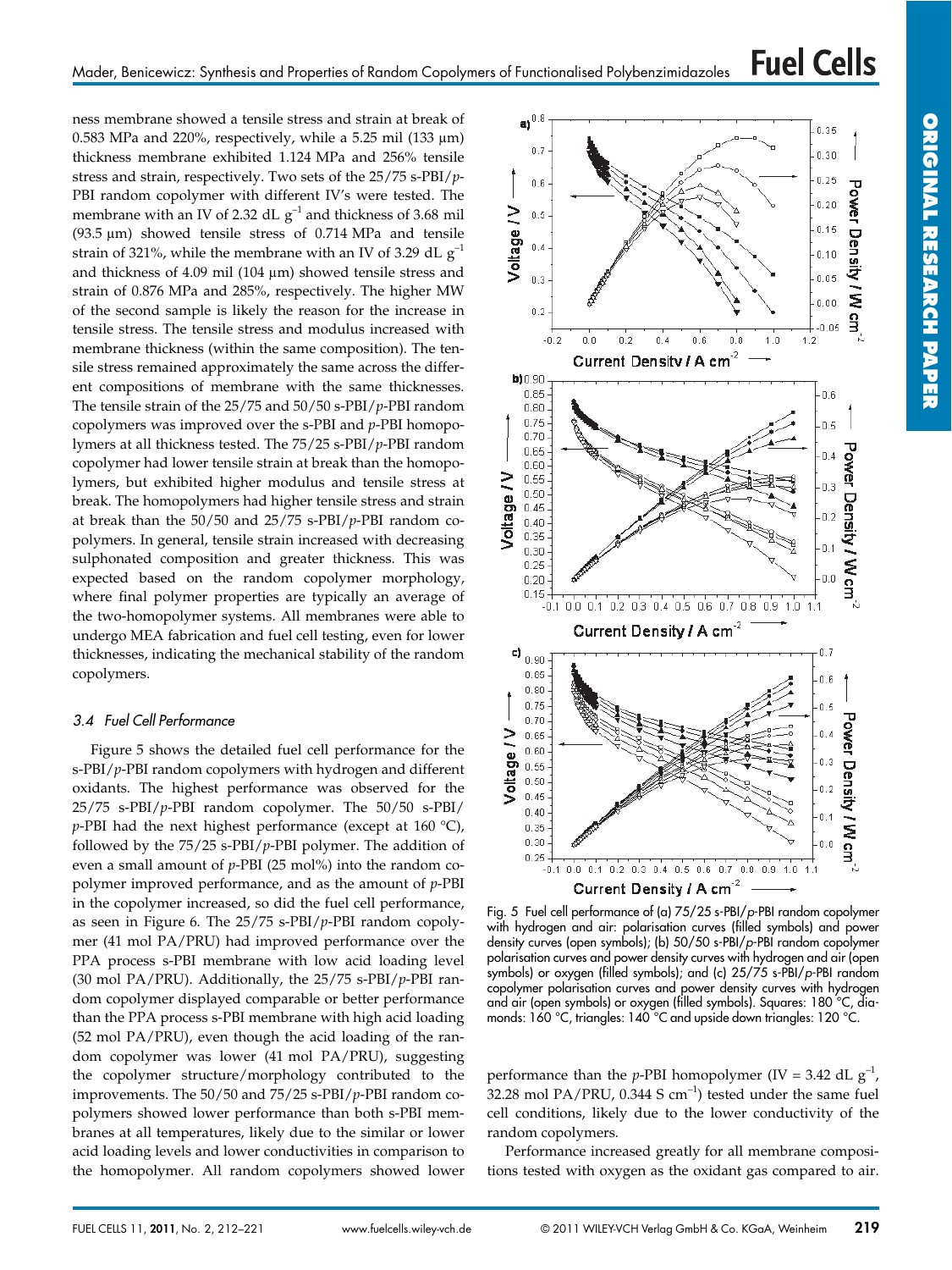

Fig. 6 Comparison of hydrogen/air performance of s-PBI (52 mol PA/ PRU, squares; 30 mol PA/PRU, circles), 75/25 s/p-PBI random copolymer (triangles), 50/50 s/p-PBI random copolymer (upside down triangles), 25/75 s/p-PBI random copolymer (diamonds) and p-PBI homopolymer (left-pointing triangles) at different temperatures at  $0.2 \text{ A cm}^{-2}$ .

The calculated improvement when switching from air to oxygen is ∼65 mV, according to the Nernst Equation. The increases observed for the random copolymers were composition and temperature dependent and range from ∼70 to 103 mV. The differences are more extreme at lower temperatures and higher s-PBI content, as seen in Table 2. The larger than theoretical increases may have been due to the longer break in times when collecting polarisation curve data and also to overcoming mass transport limitations experienced with air, but the increases were clearly not related solely to the differences in oxygen partial pressure. It is likely that the unoptimised pressing conditions may have allowed overcompression of the membrane, forcing some polymer into the electrode layer. The polymer in the electrode layer coated the platinum catalyst, rendering it inaccessible to the oxidant and lead to starvation at higher current densities. As the concentration of oxygen increased when switched from air, more gas was able to diffuse through the polymer and reach the catalyst, improving the performance.

To date, there is little fuel cell performance data in the literature for PBI-based random copolymers or blends. Kim et al. [46] prepared random copolymers of *m*-PBI and sulphonated *m*-PBI prepared with 5-isophthalic acid. The polymer had a doping level of 400% and showed hydrogen–air fuel cell performance of ~0.64 V at 0.2 A cm<sup>-2</sup> at 150 °C. However, fuel cell size, gas stoichiometries and pressures and Pt catalyst loading were not specified, making valid comparisons difficult. These data were higher than the 75/25 and 50/50 s-PBI/*p*-PBI random copolymers, but significantly lower than the 25/75 s-PBI/*p*-PBI random copolymer, and is the only report of acid-doped PBI random copolymer fuel cell data in the literature. The reported data in the literature was for m-PBI/sulphonated hydrocarbon polymers with different structures and doping levels than the novel polymers presented in this work, and thus, valid comparisons are not possible.

## 4 Conclusions

A series of novel high molecular weight random copolymer gel membranes with controlled ratios of s-PBI and *p*-PBI were successfully prepared using PPA as the polycondensation and casting solvent. TGA and ATR-FTIR confirmed the presence of the sulphonic acid moiety in the polymer structure and indicated that the incorporated sulphonic acid groups were stable under fuel cell operating temperatures, even in air at elevated temperatures (Figure 3b). It was found that the molecular weights, acid doping levels, proton conductivities and mechanical properties were comparable to or improved over the s-PBI homopolymer, depending on the copolymer composition. In general, polymer properties were an average of the two-homopolymer systems. The acid loading of the random copolymers was composition dependent, with higher s-PBI content leading to lower acid doping levels (20– 40 mol PA/PRU, 75–25 mol% s-PBI). Conductivity values increased with decreasing s-PBI content, which is likely a function of the increased acid-doping level. The 25/75 s-PBI/ *p*-PBI random copolymer showed improved conductivity values over both homopolymers, while the other random copolymer compositions exhibited lower or comparable performance to the s-PBI homopolymer with low acid doping (28 mol PA/PRU) and lower conductivities compared to *p*-PBI. In summary, different copolymer compositions showed different levels of PA in the membranes and higher acid doping levels led to higher proton conductivities, even when the PA doping levels were all above 20 mol PA/PRU. All random copolymer compositions were significantly improved over the s-PAEBI membranes produced in the literature with 20–60% sulphonation and doped in 10 M PA. Incorporating even a small amount of *p*-PBI (25 mol%) into the random copolymer increased membrane mechanical properties and fuel cell performance among the random copolymer compositions for both hydrogen–air and hydrogen–oxygen. All random copolymers showed excellent fuel cell performance with both hydrogen–air and hydrogen–oxygen. The 25/75 s-PBI/*p*-PBI random copolymer showed higher fuel cell performance than the s-PBI polymer with low acid loading, and better or comparable performance to the s-PBI polymer with high acid loading, depending on temperature. The membrane properties and fuel cell performance of the random copolymers are greatly improved over those previously reported in the literature and indicate excellent promise as high temperature fuel cell membranes.